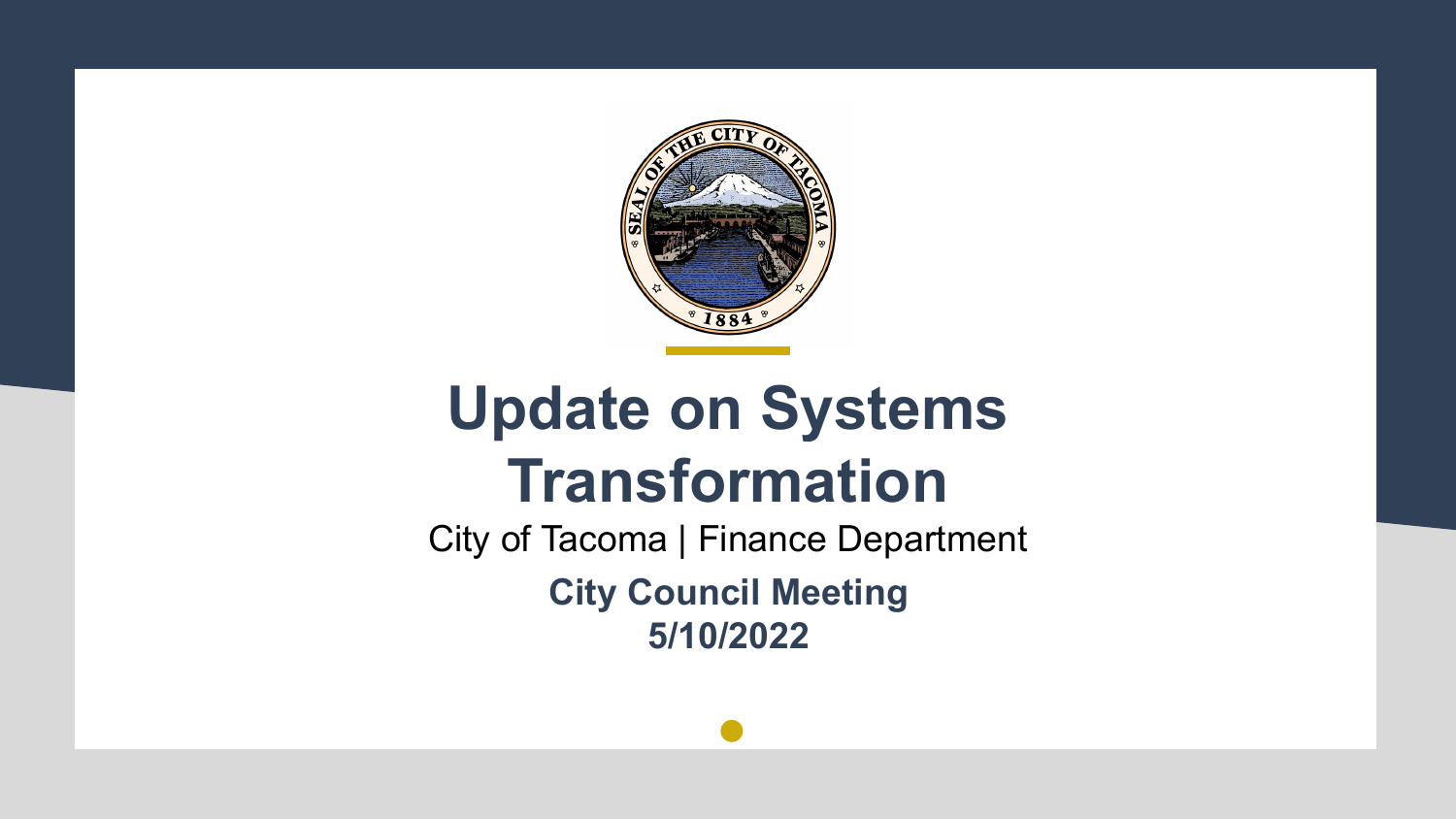#### Equity in Contracting – Livable Wage Jobs

| Outreach                                                                                                                              | Reporting                                                                                                                      | Collaboration                                                                                                                                                   |
|---------------------------------------------------------------------------------------------------------------------------------------|--------------------------------------------------------------------------------------------------------------------------------|-----------------------------------------------------------------------------------------------------------------------------------------------------------------|
| Working with Dunn and<br><b>Bradstreet to identify</b><br>women and minority<br>owned businesses for<br>contracting<br>opportunities. | Adding demographic<br>data to our supplier<br>database to enhance<br>reporting and help us<br>measure our outreach<br>efforts. | Partnering closely with<br>the Equity and<br>Contracting (EIC) team<br>in CED to assure<br>consistency in the EIC<br>bidding process and<br>help meet EIC goals |

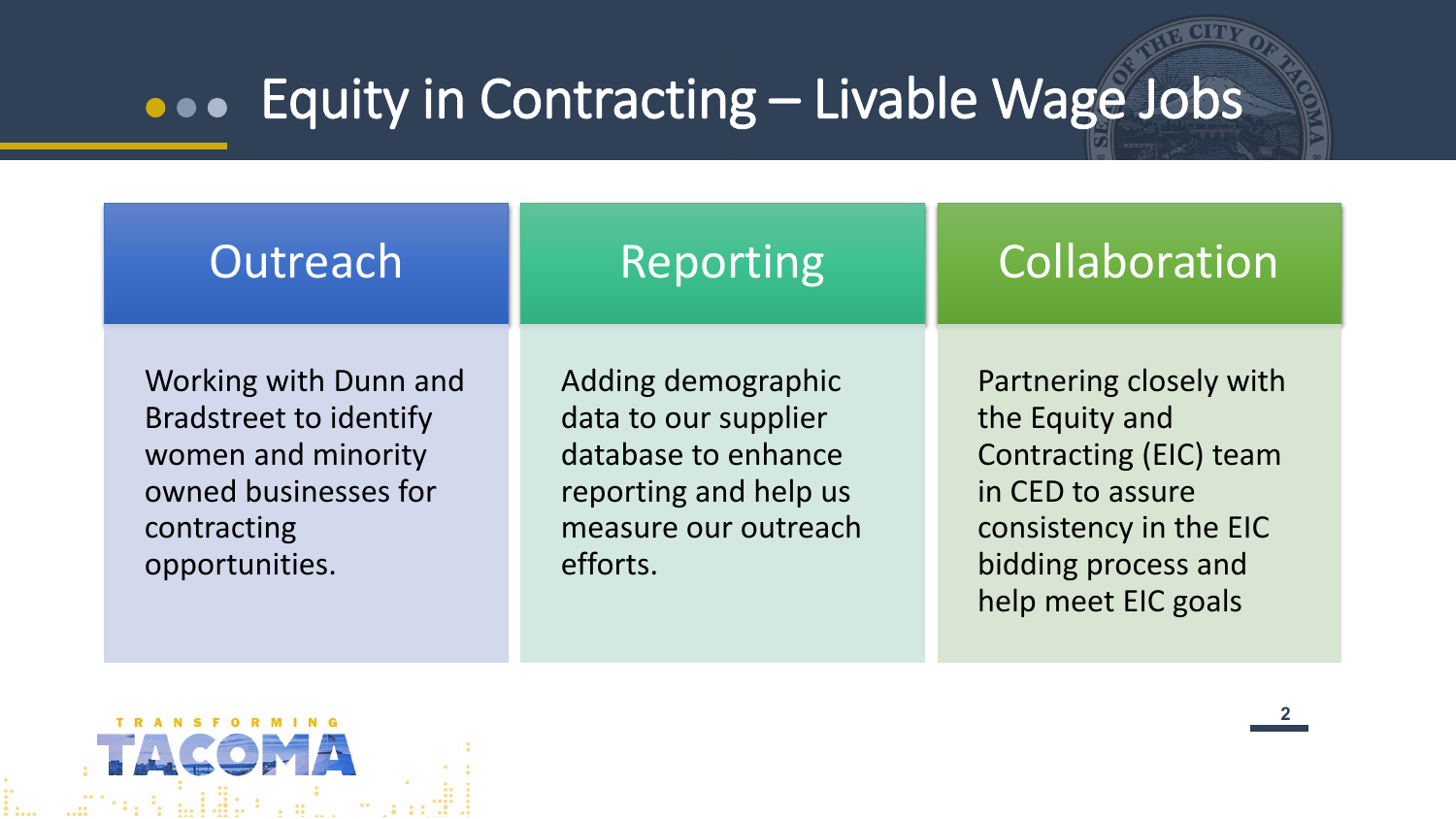### Equity in Contracting – Livable Wage Jobs

#### **Policy**

• Expanding purchasing policy authority for departments to contract directly with OMWBE State certified firms

#### Supplier Training

• Sharing bidding tips in EIC's "How to do Business with the City" training sessions

#### Bidding

• Standardizing bid documents to make it simpler to respond to bid opportunities

#### Payments

• Revising contract payment terms to pay suppliers faster

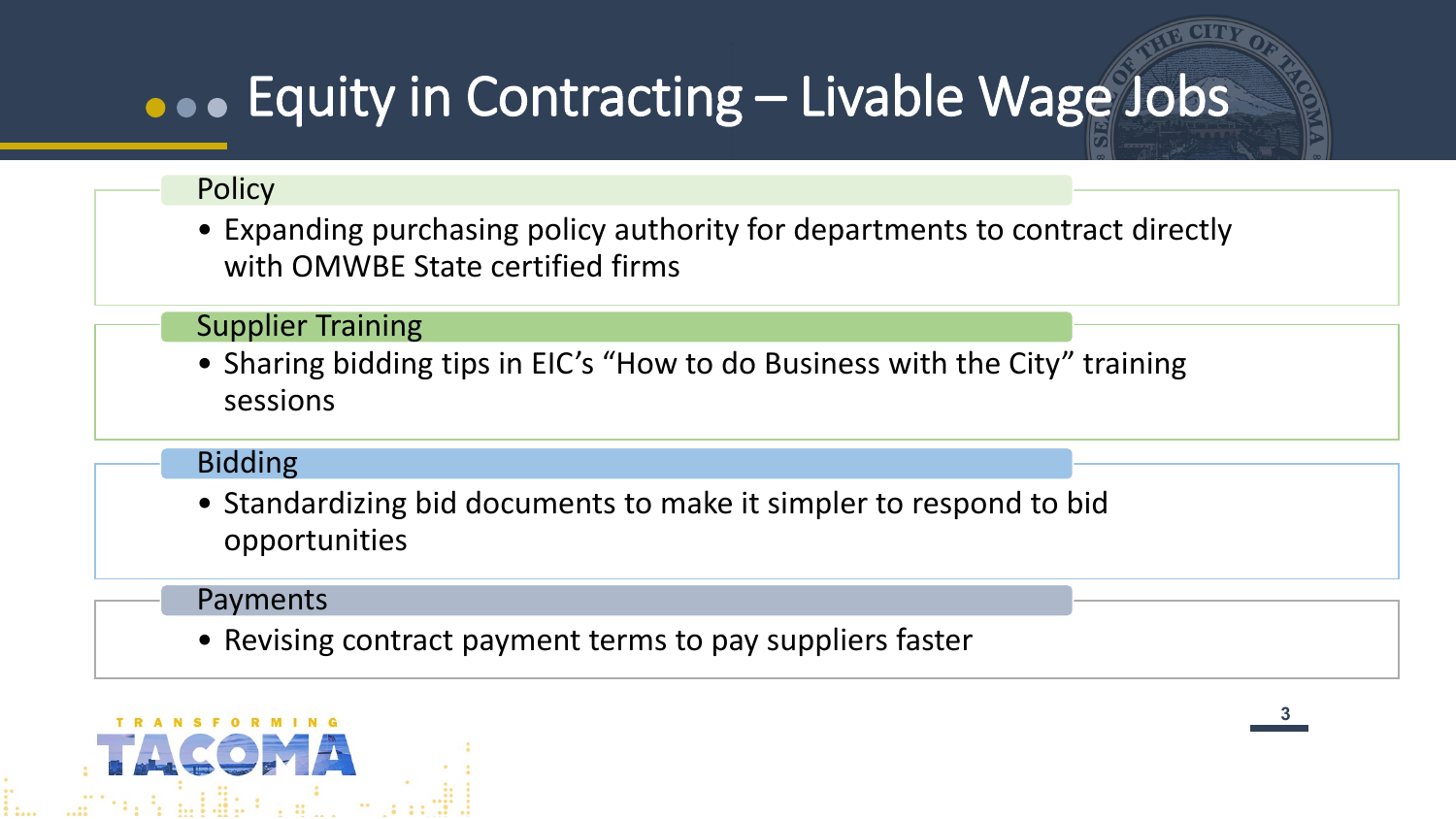### **Properting - Belief & Trust**

#### Program Analysis – Current Service Levels and Costs

- What do we do?
- How much does it cost?
- What is the impact of the program on priorities?

#### Strategic Planning & Council Priorities

- What should we be doing better to meet strategic goals/priorities?
- What do we need to do to meet equity goals?

#### Proposed Changes to Budget

- What should we do more of?
- What should we do less of or not at all?
- What is a new program we need to offer?

#### Biennial Budget

- *Program Equity Analysis by Priority Area*
- *Racial Equity Action Plans*
- *Equity Analysis of Proposals*

**TRANSFORMING** n Saidh

**44**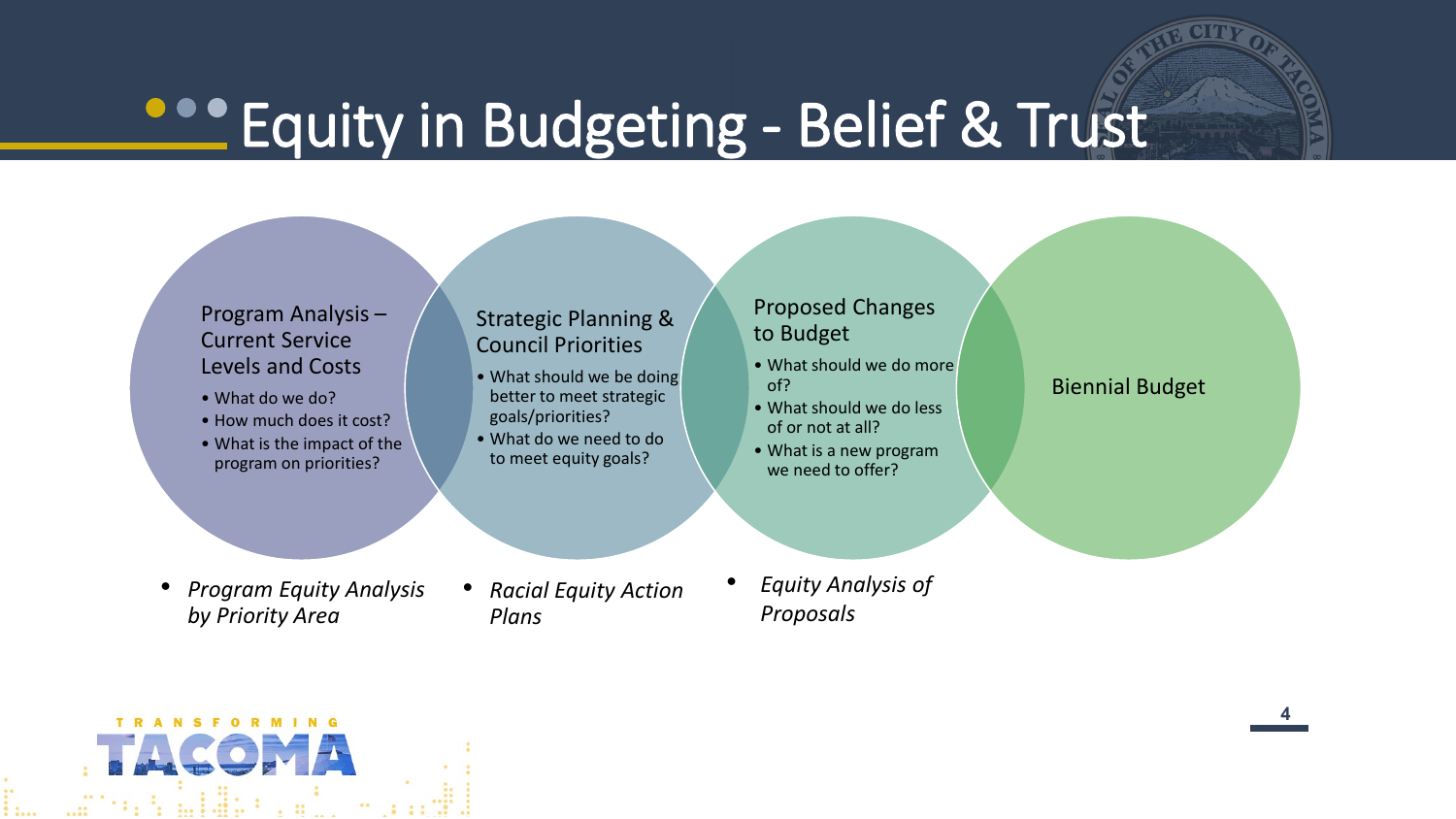### **PROPERITY IN Budgeting - Belief & Trust**

#### Program Analysis

- Total number of programs evaluated = 516
- Goal this biennium is to develop baseline scores to track the resources allocated to high equity impact programs
- Staff will work to improve the impact of the City's programs and increase overall allocations to high equity impact programs
- Process exposed the need to improve how staff describes the impact of the City's programs on racial equity goals and City Council priorities

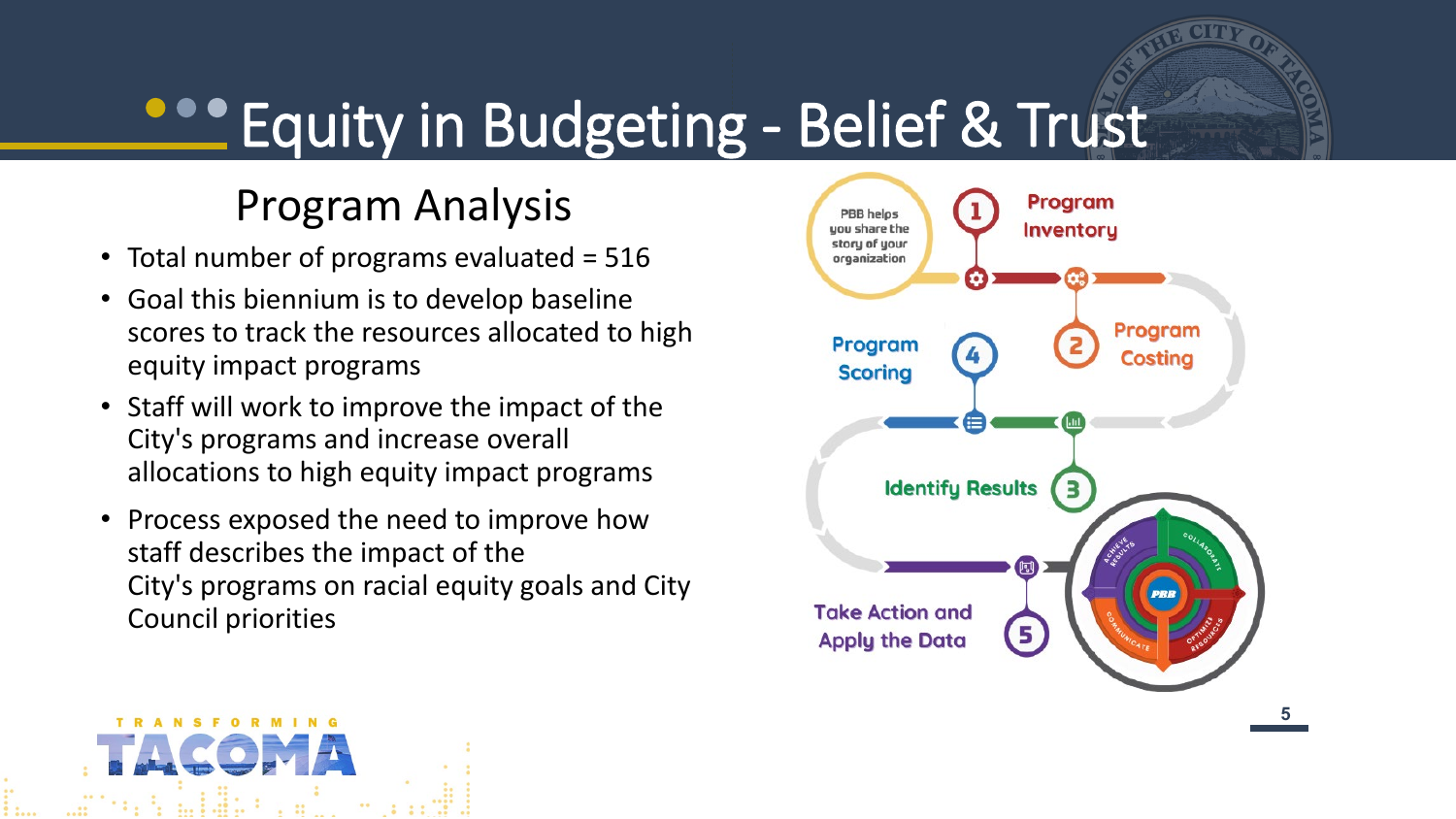

#### **Departmental Highlight**

Finance Department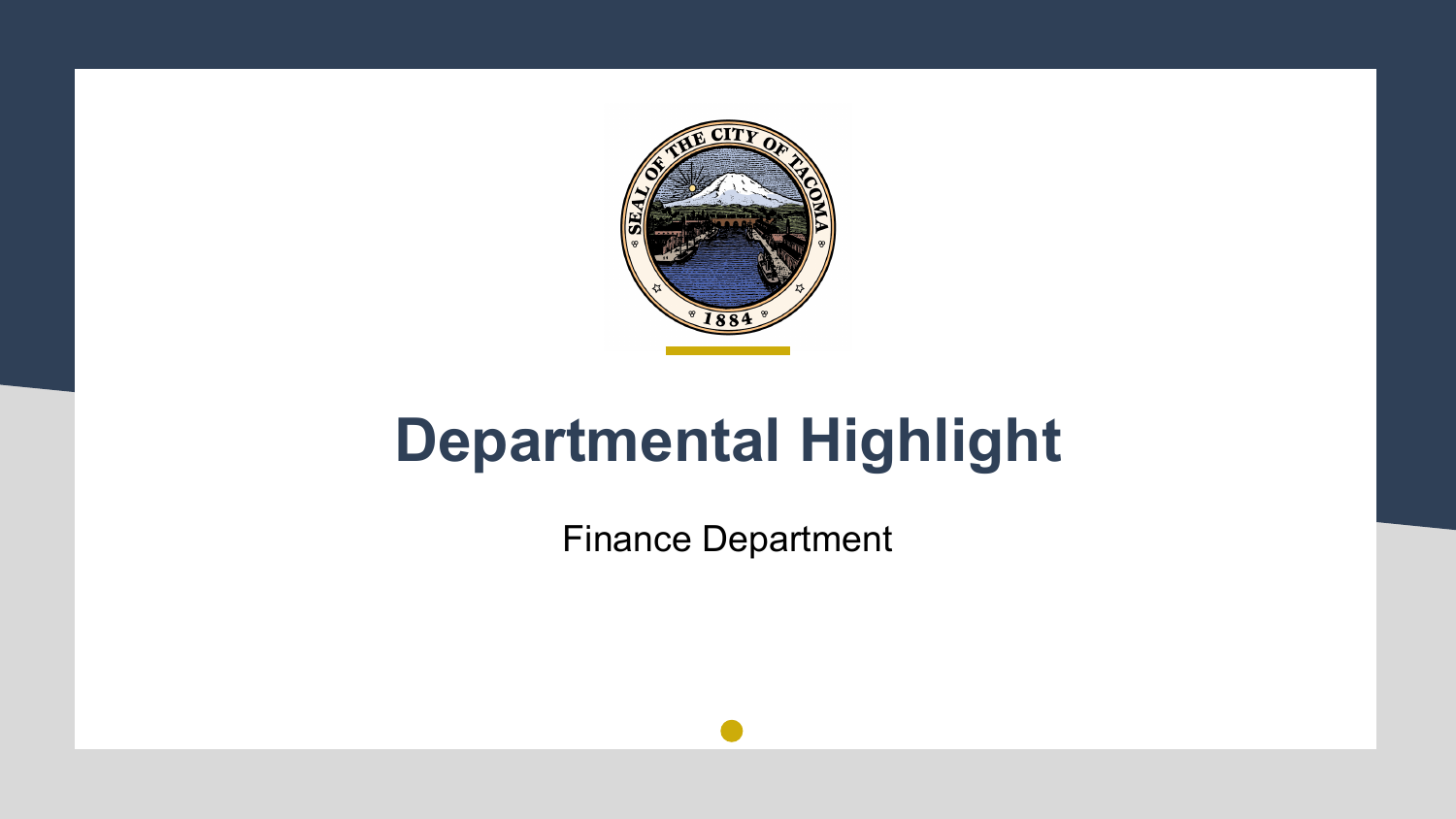#### **...** Workforce Reflects the Community



**77**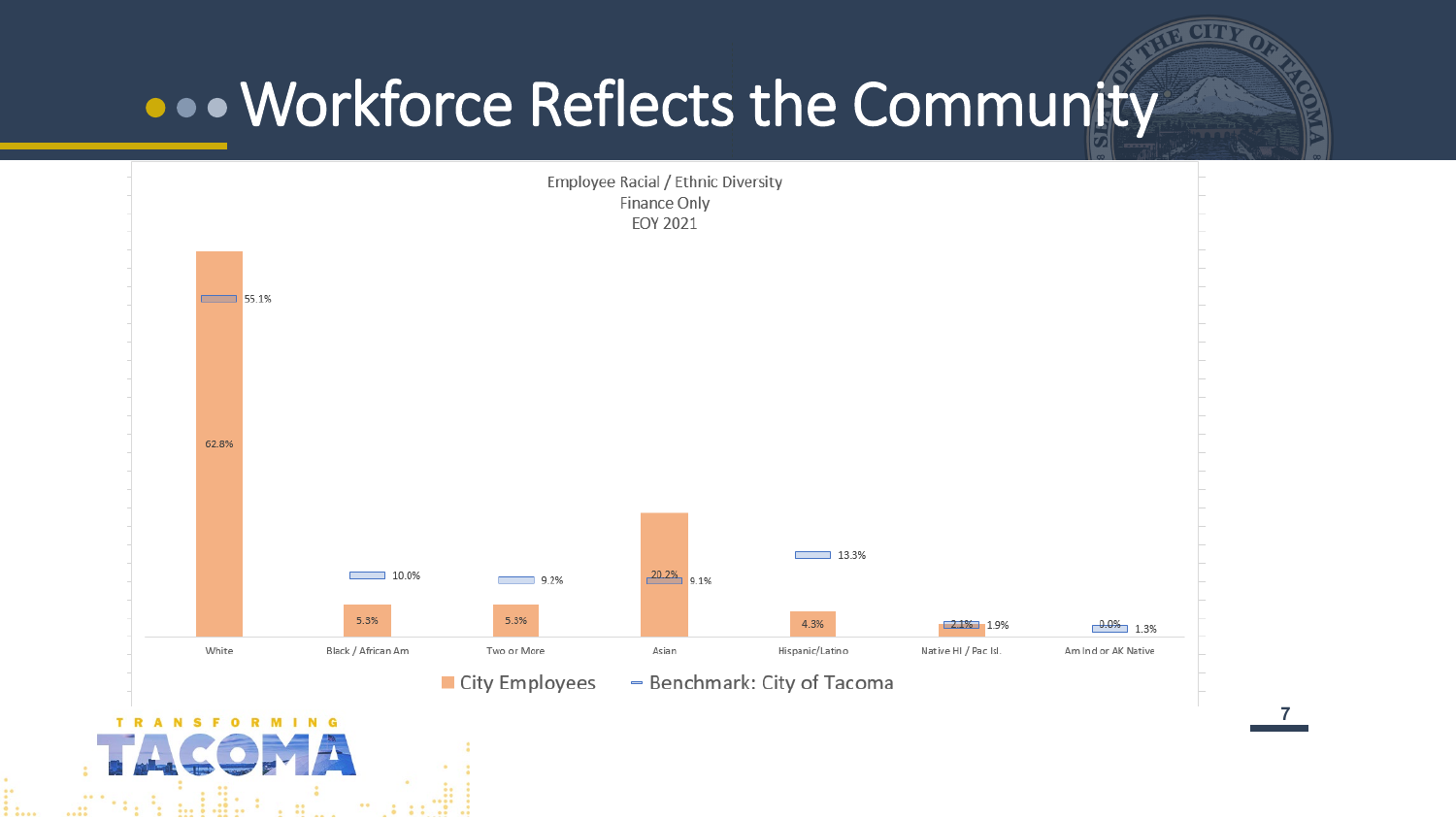### Workforce Reflects the Community

- Actively working with Human Resources to update finance job postings to be inclusive by allowing experience for education. A degree may not always be necessary
- Changes to application scoring processes for highly sought after positions to reduce barriers.
- Successful use of internship programs to recruit and hire
- Small updates lead to big changes removing a driver's license requirement, flexible start times and the opportunity to work from home or in the office even before Covid!
- Created and provided an internal tool for current employees to aid in career advancement and City retention.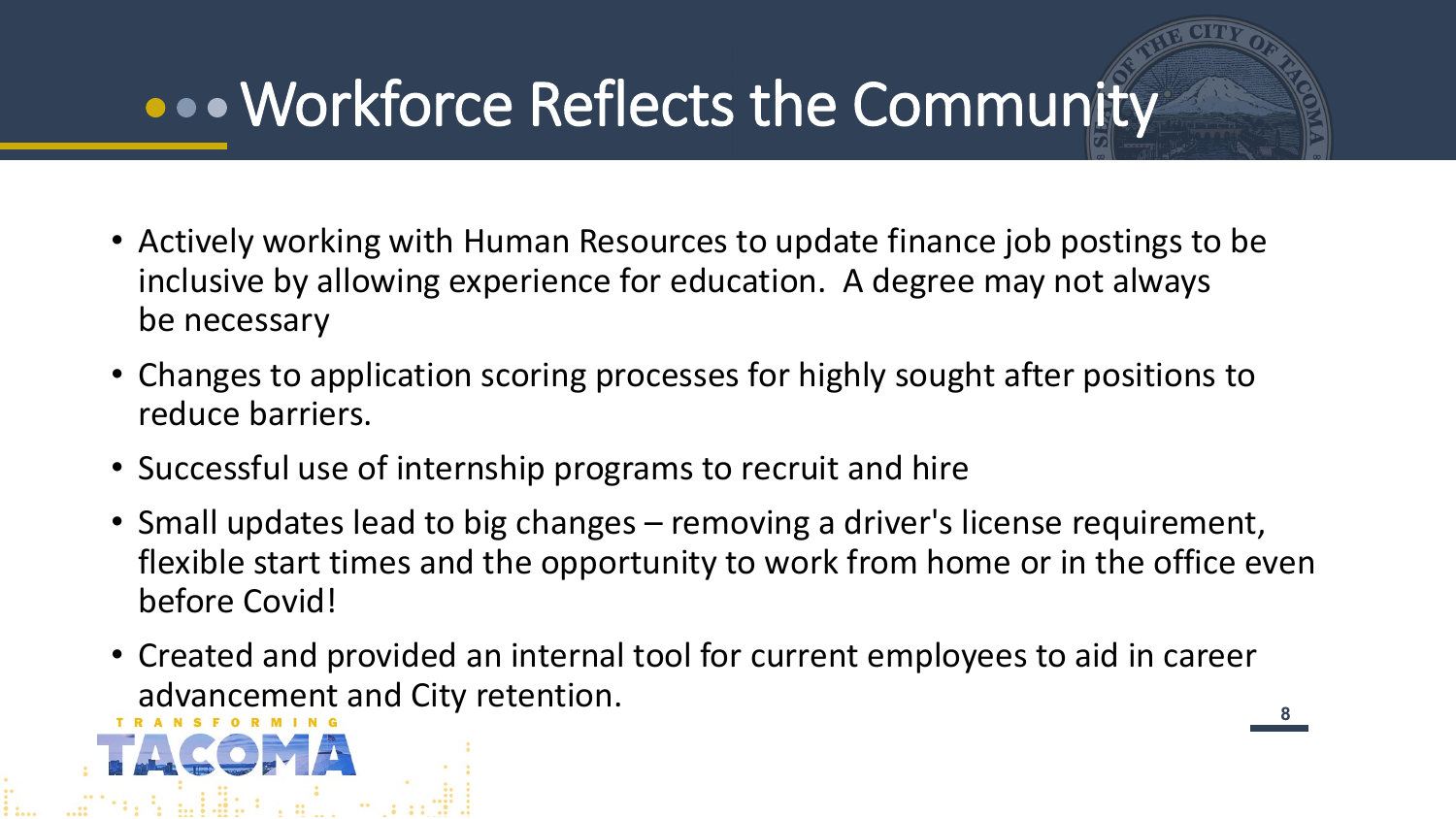# Purposeful Community Outreach and **PROPERTY** Engagement

- Participatory Budgeting
- OMB outreach on design of community engagement approach
- New Gift Card and Food policies

**TRANSFORMING** 

**TA midi-**

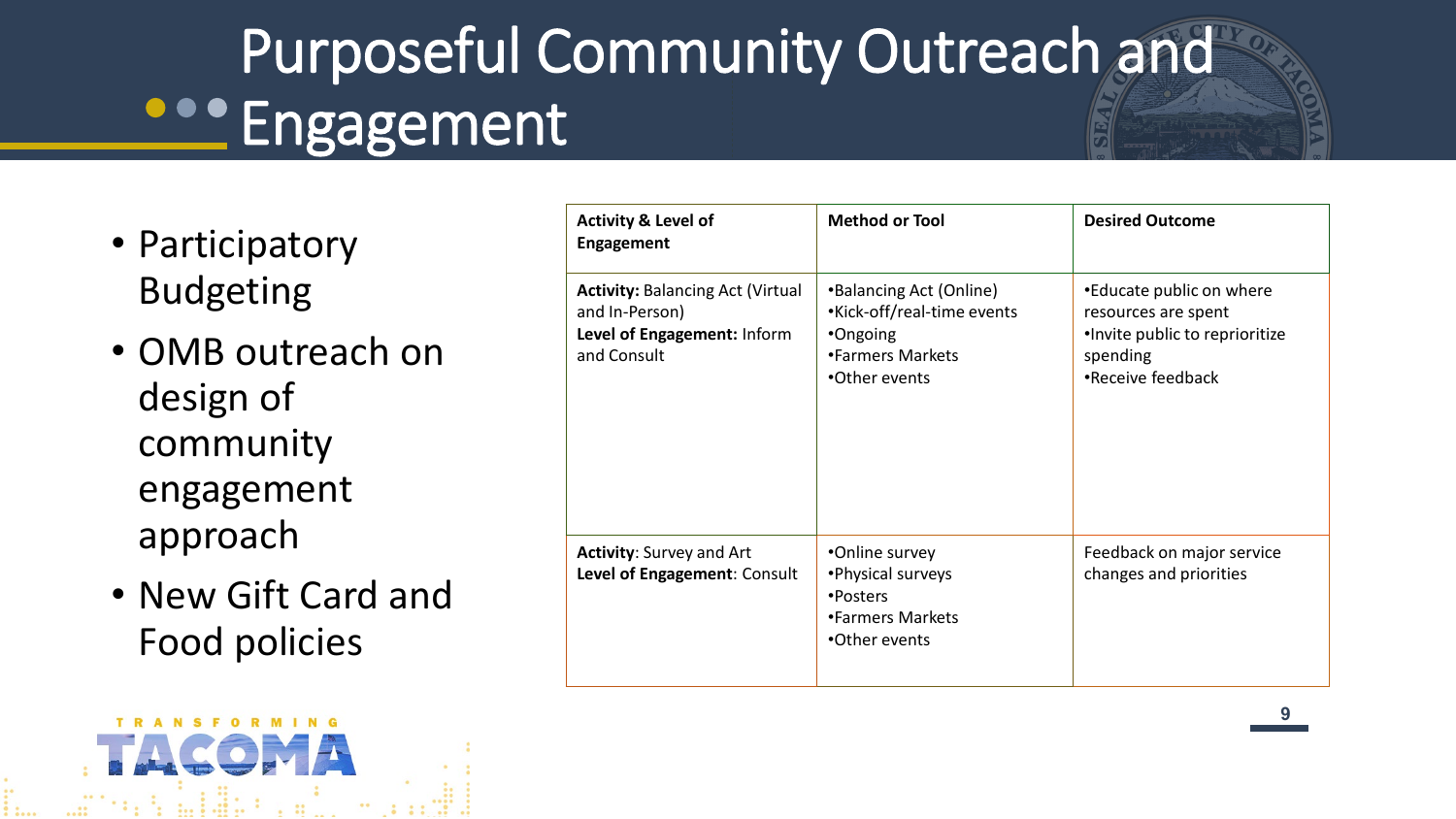### **•••** Equitable Service Delivery



Purchasing Division Changes

- Develop reports for contracting trends and vendor demographics to measure impacts of policy changes and outreach efforts
- Continued collaboration with CED in support of the City's Equity in Contracting program

Tax & License

- Adding the ability to pay license fees at TPU pay boxes, accepting cash, check and credit cards (June 2022)
- Incorporating multilingual options into phone payment system (June 2022)

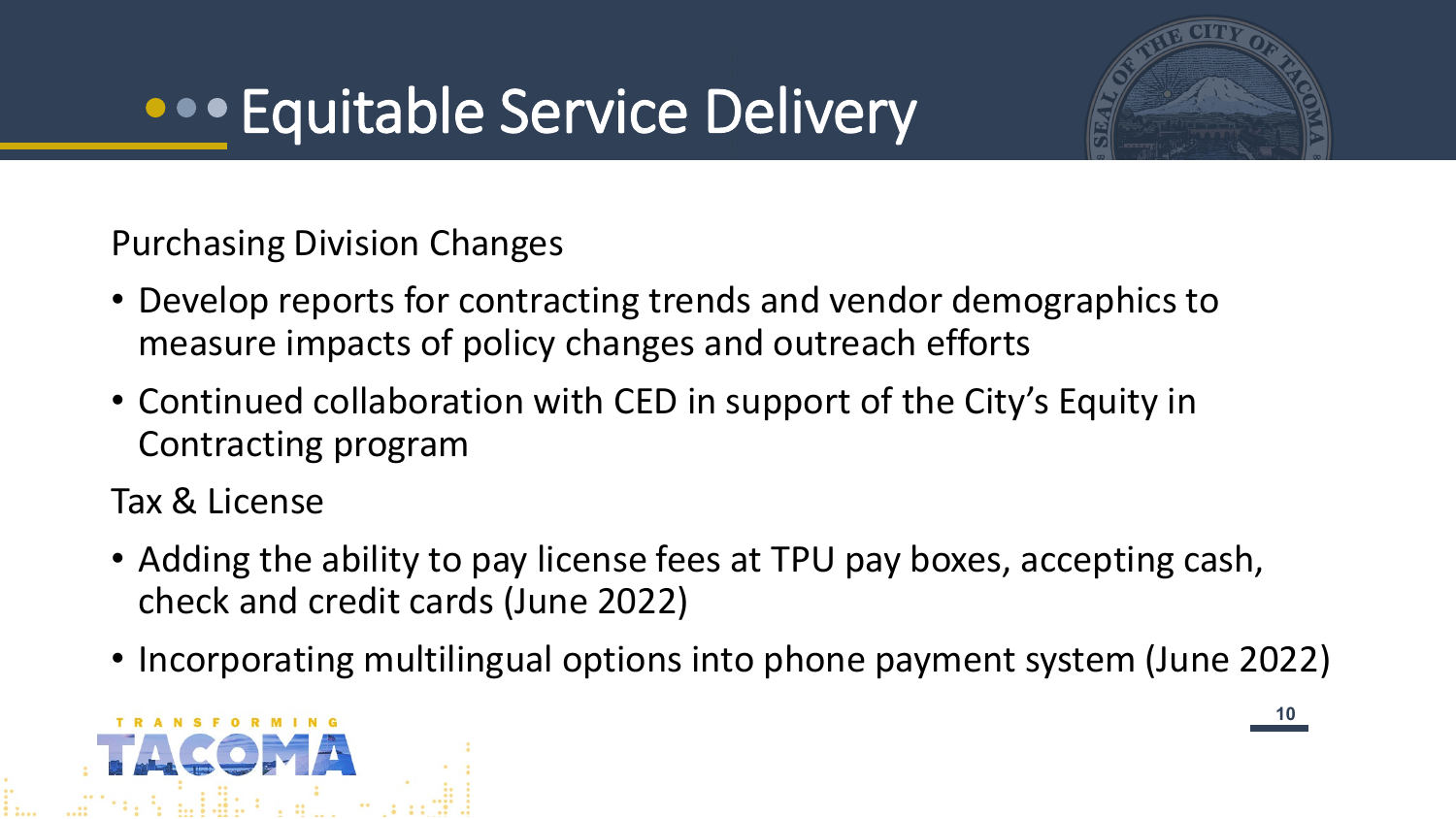

### **PROPERTMENTAL Look Forward**

- "How to do business with the City of Tacoma"
	- Focus on Women and minority business owners
	- Collaboration with CED, Finance (Tax & License, Procurement, Risk) Power, Water
- Expand purchasing policy for OMWBE direct buy authority
- Continuing the inclusion of anti-racism and equity goals in budget process; including proposal development, decision making, and outreach
- Association of Washington Cities (AWC) Budget presentation later this month

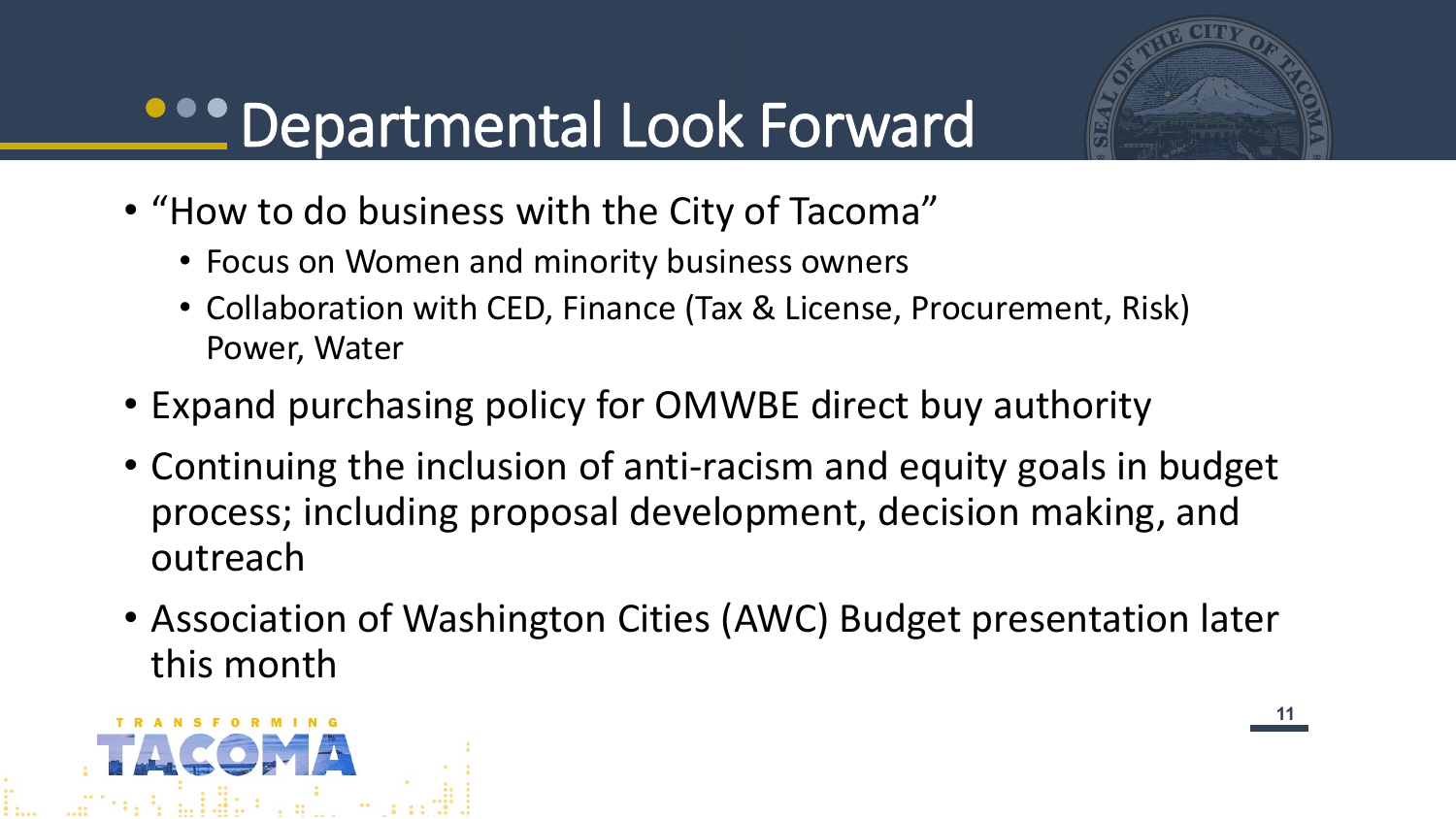

### **City Manager Update**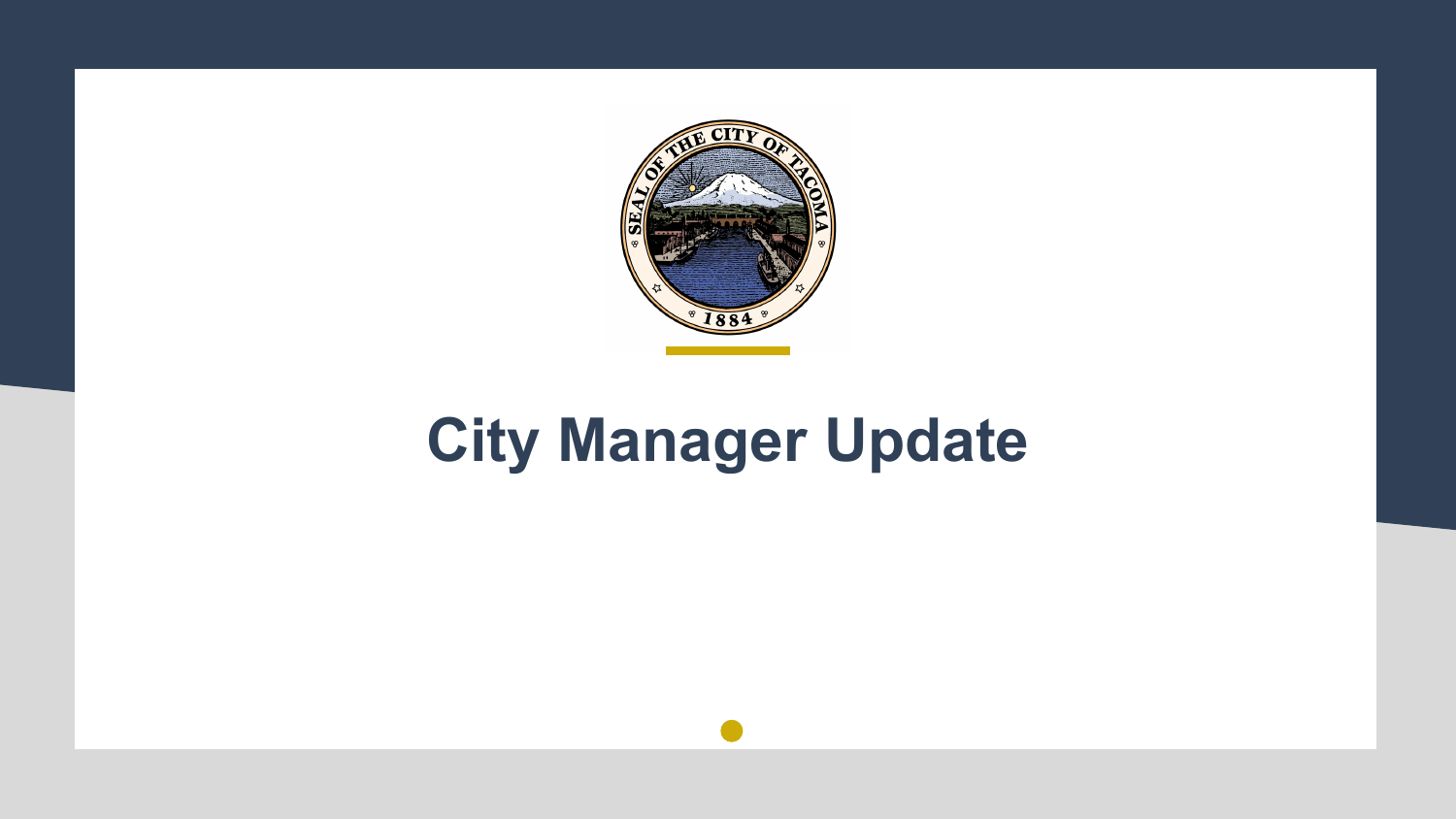### **Recent Accomplishments**

- Language access self-assessment survey completed by City departments as part of the Equity Action Collaborative (EAC) with the Health Department (TPCHD) and Metro Parks 5/9
	- Working to create a shared baseline of current practices
- Reconciliation
	- National Network for Safe Communities (NNSC) conducted stakeholder symposium on reconciliation framework, theory, and elements 4/25
	- TPD completed police legitimacy and procedural justice train-the-trainer program to support future training for officers 4/25-27

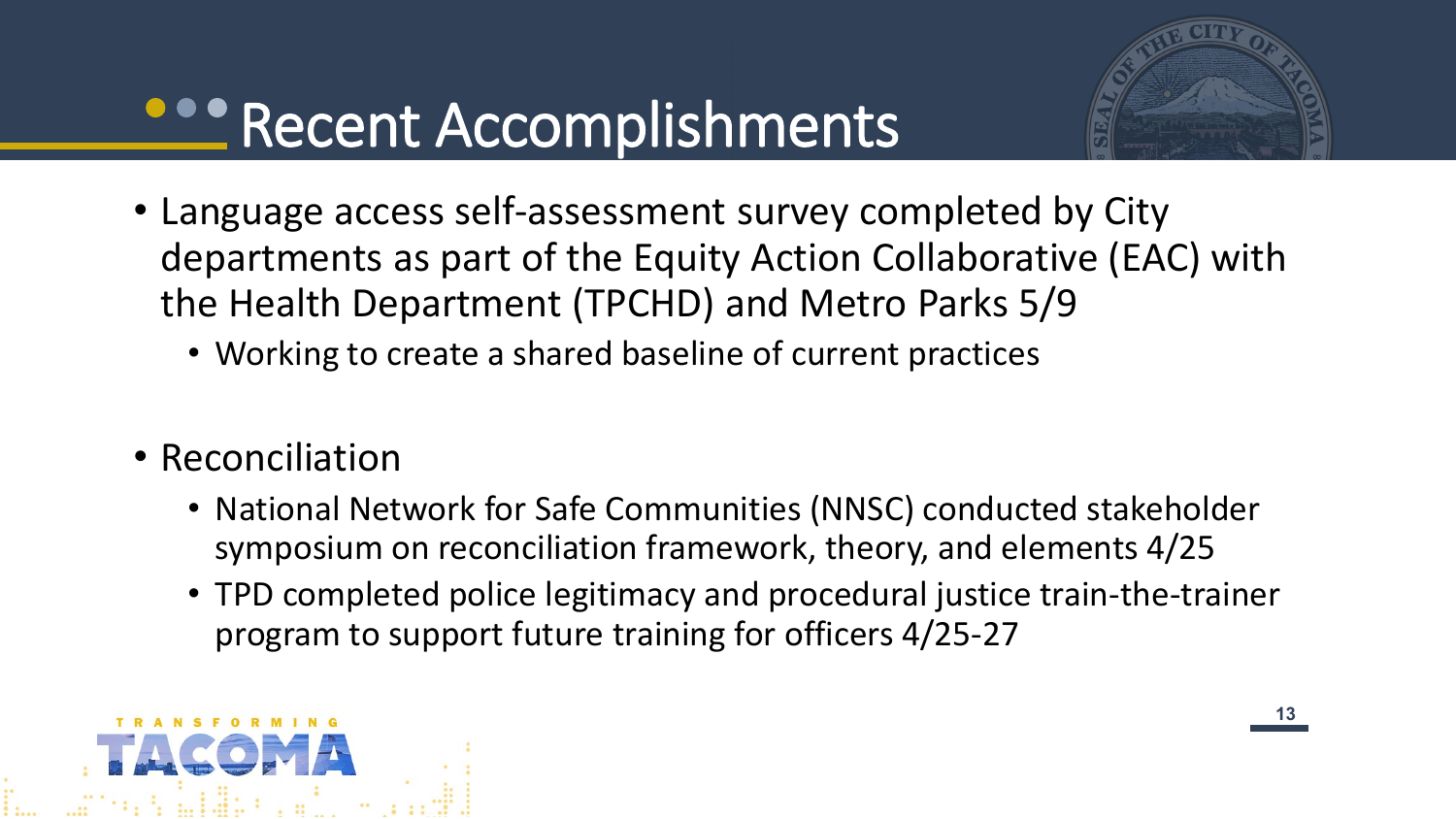

# **Recent Accomplishments**

- TPD Staffing
	- Appointed Assistant Chief Tamara Floyd, Deputy Chief Ed Wade, Chief of Staff Curtis Hairston 4/25
	- 5 new officer recruits hired 4/11
- Lexipol, policing policy contractor, has begun review of the use of force policy 4/25
- [Request for Information \(RFI\) posted for Mental and Behavioral](https://www.cityoftacoma.org/UserFiles/Servers/Server_6/File/cms/Purchasing/FormalBids/CM22-0171F.pdf) Health Crisis Response Team 5/4 - 31
- [Police Transformation Visualization a](https://tacoma-1.kumu.io/transforming-the-tacoma-police-department)vailable online at cityoftacoma.org/transform

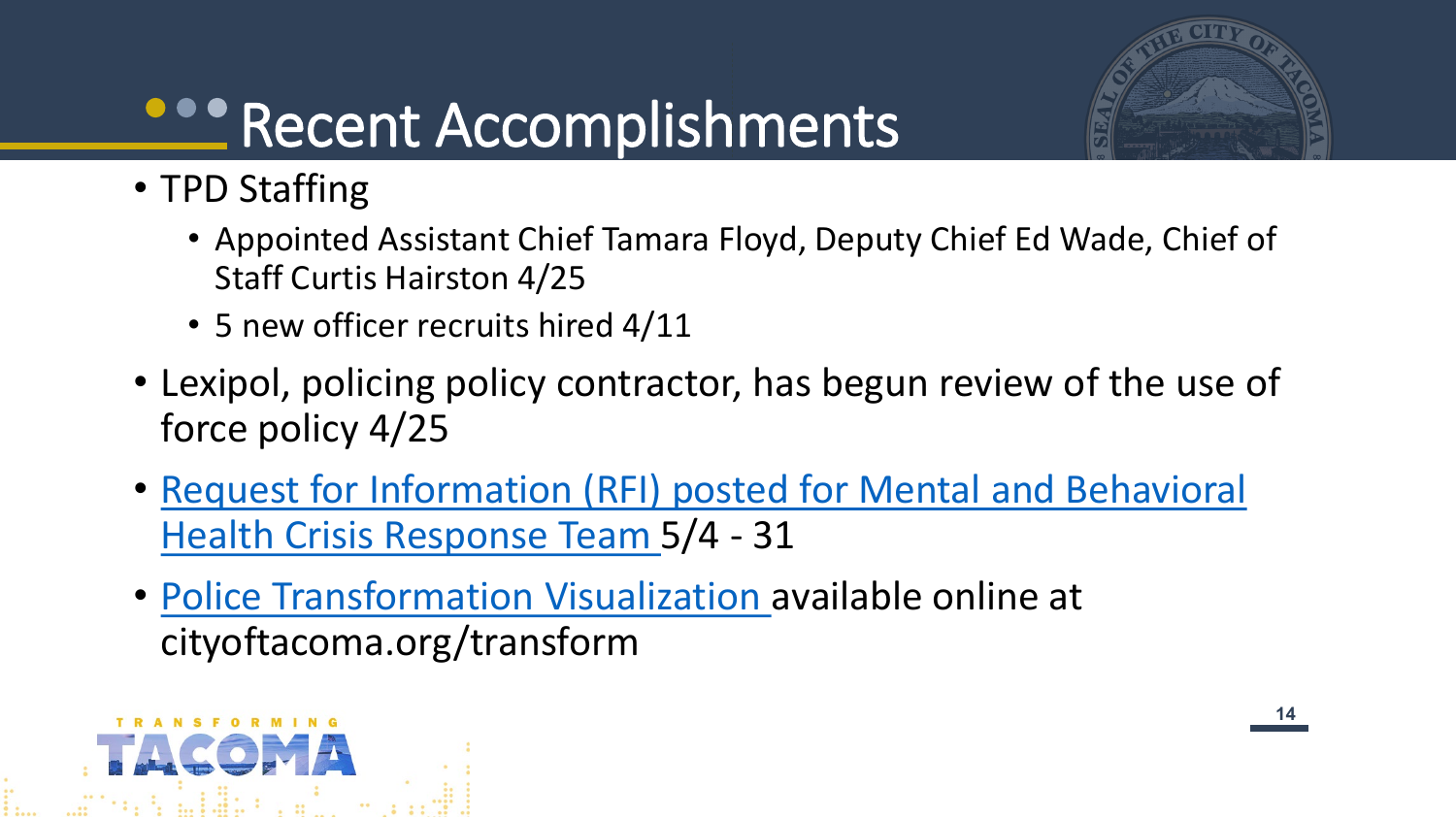

### **Recent Accomplishments**

#### **Introduction**

This presentation will provide an overview of TPD Transformation resources and the relationships between all Laws, Reports, Recommendations, Legal Requirements and Projects.

The following slides break down the full map piece by piece to explain how all the elements fit together as a whole. We will begin in the very center starting with the City of Tacoma and build outward from there.





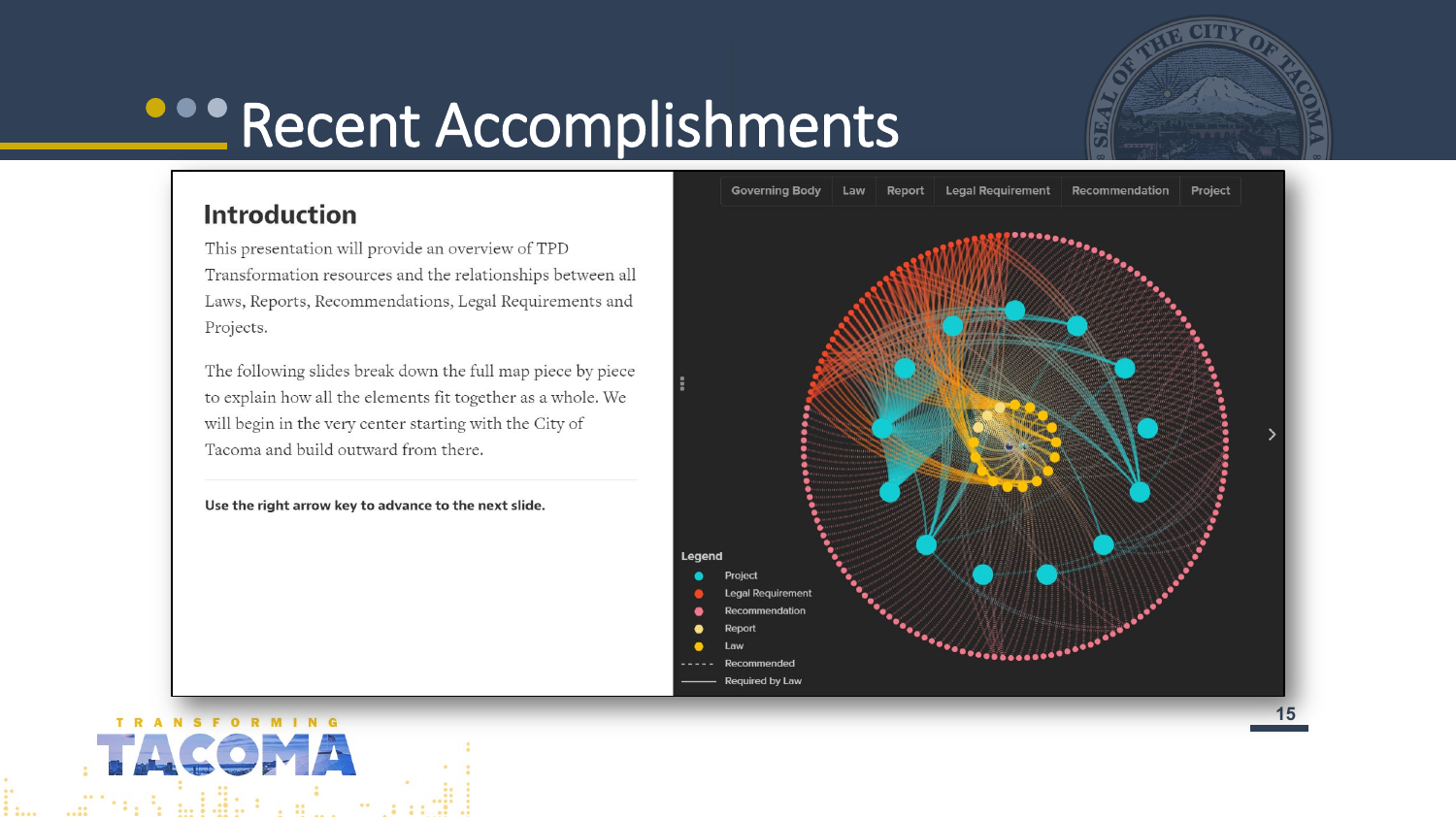### **CONTRANSFORMATION Timeline & History**



**TRANSFORMING** 

- <https://cityoftacoma.org/transform>
- Timeline of transformation activities since passing Resolution 40622:
	- Filter by:
		- Council Priority Area
		- Selected Projects
		- Time period
	- Click on the file icons to see related documents and meeting recordings